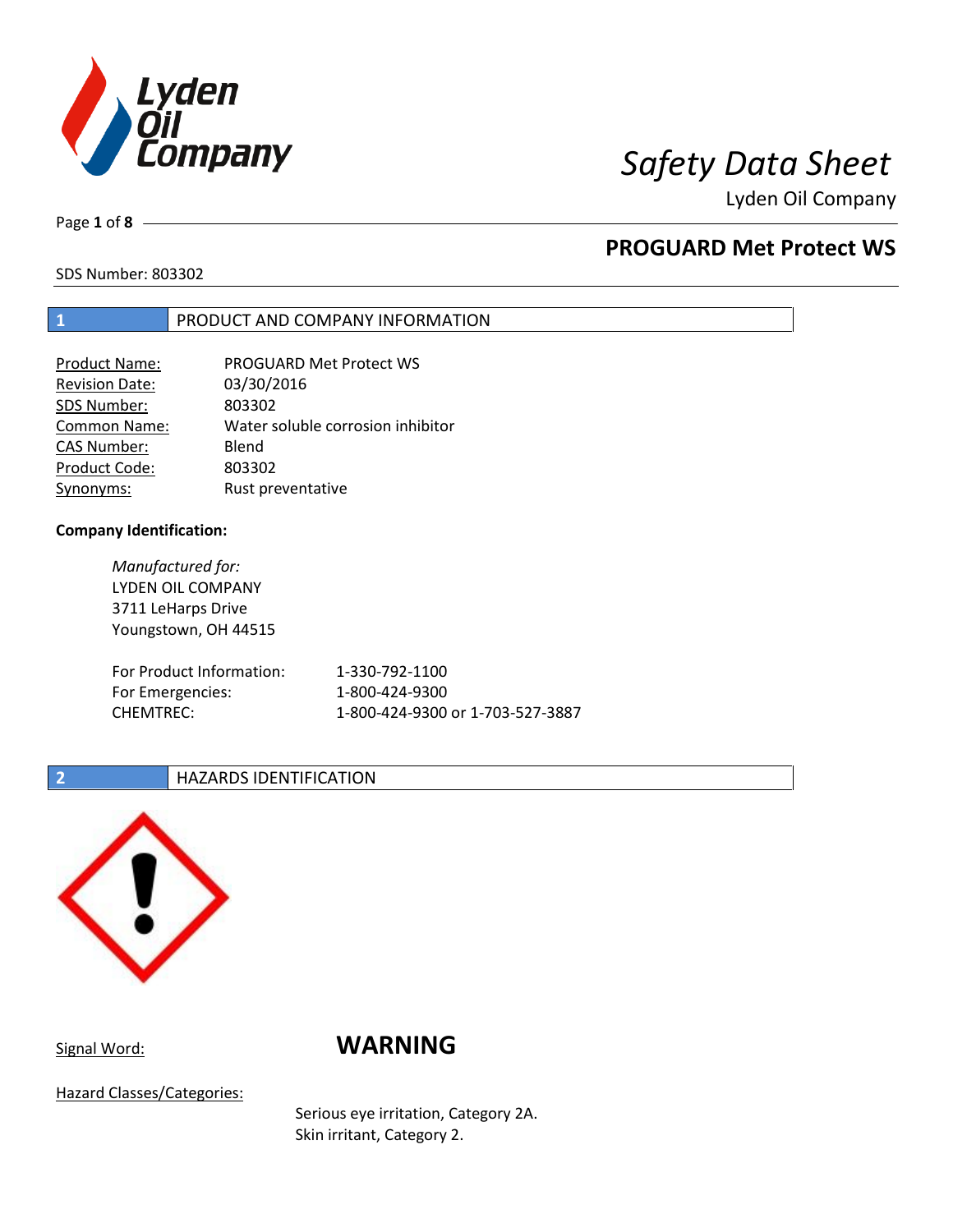

Lyden Oil Company

| Page 2 of 8 -                   |                                                                                   |
|---------------------------------|-----------------------------------------------------------------------------------|
|                                 | <b>PROGUARD Met Protect WS</b>                                                    |
| <b>SDS Number: 803302</b>       |                                                                                   |
| Hazard Statement(s):            |                                                                                   |
|                                 | H319: Causes serious eye irritation.                                              |
|                                 | H315: Causes skin irritation.                                                     |
|                                 |                                                                                   |
| <b>Precaution Statement(s):</b> |                                                                                   |
|                                 | P101: If medical advice is needed, have product container or label at             |
|                                 | hand.                                                                             |
|                                 | P102: Keep out of reach of children.                                              |
|                                 | P103: Read label before use.                                                      |
|                                 | P280: Wear protective gloves and eye protection.                                  |
|                                 | P302+352: IF ON SKIN: Wash with plenty of soap and water.                         |
|                                 | P332+313: If skin irritation occurs: Get medical advice/attention.                |
|                                 | P305+351+338: IF IN EYES: Rinse cautiously with water for several                 |
|                                 | minutes. Remove contact lenses if present and easy to do $-$ continue<br>rinsing. |
|                                 | P337+313: If eye irritation persists get medical advice/attention.                |
|                                 | P362+364: Take off contaminated clothing and wash it before reuse.                |
|                                 |                                                                                   |
| Other Hazard Statement(s):      |                                                                                   |
|                                 | -NFPA Ratings:                                                                    |
|                                 | Health = $1$                                                                      |
|                                 | Fire $= 0$                                                                        |
|                                 | Reactivity = $0$                                                                  |

## **3** COMPOSITION / INFORMATION ON INGREDIENTS

### Ingredients:

## *Mixture of the substances listed below with nonhazardous additions.*

| <b>Chemical Name</b> | <b>CAS Number</b> | Percentage |
|----------------------|-------------------|------------|
| Triethanolamine      | $102 - 71 - 6$    | $50$       |

*\*Any concentration shown as a range is to protect confidentiality or is due to batch variation.*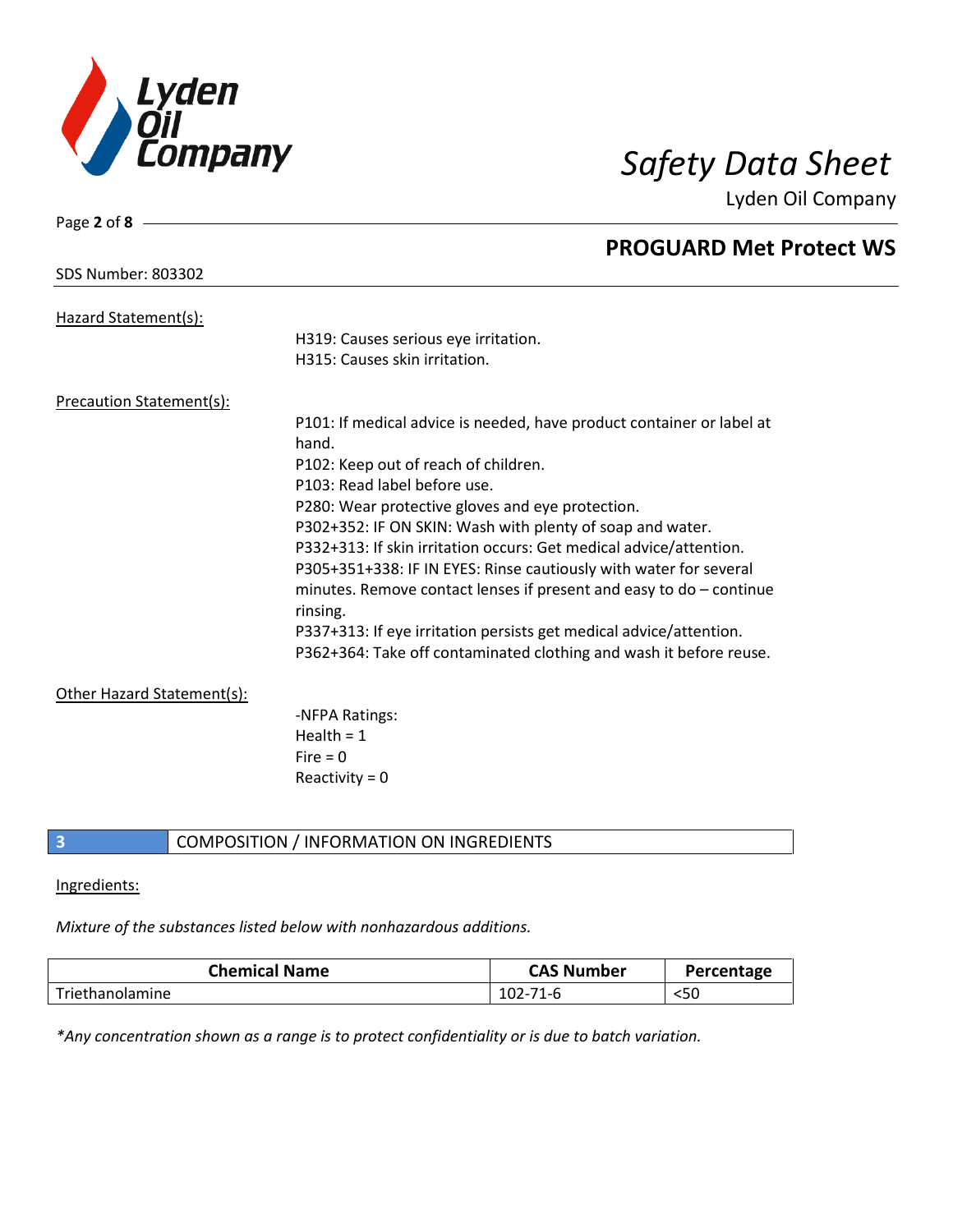

Lyden Oil Company

SDS Number: 803302

Page **3** of **8**

 $\overline{\phantom{a}}$ 

| 4                                             | <b>FIRST AID MEASURES</b>                                                                                                                                                                                                                                                                                                                                                                                         |
|-----------------------------------------------|-------------------------------------------------------------------------------------------------------------------------------------------------------------------------------------------------------------------------------------------------------------------------------------------------------------------------------------------------------------------------------------------------------------------|
| Description of First Aid Measures:            |                                                                                                                                                                                                                                                                                                                                                                                                                   |
|                                               |                                                                                                                                                                                                                                                                                                                                                                                                                   |
| Inhalation:                                   | Remove victim to fresh air and keep at rest in a position comfortable<br>for breathing. If the victim has difficulty breathing or tightness of the<br>chest, is dizzy, vomiting or unresponsive, give oxygen with rescue<br>breathing or CPR as required and transport to the nearest medical<br>facility.                                                                                                        |
| Skin Contact:                                 |                                                                                                                                                                                                                                                                                                                                                                                                                   |
|                                               | Flush skin with water, wash with soap and water. If irritation occurs,<br>get medical attention. Remove contaminated clothing. Do not reuse<br>clothing until cleaned. If material is injected under the skin, transport<br>to the nearest medical facility for additional treatment. If redness,<br>swelling, pain and/or blisters occur, transport to the nearest medical<br>facility for additional treatment. |
| Eye Contact:                                  |                                                                                                                                                                                                                                                                                                                                                                                                                   |
|                                               | Flush eyes with running water for at least 15 minutes. If redness,<br>burning, blurred vision or irritation persists, transport to nearest<br>medical facility for additional treatment.                                                                                                                                                                                                                          |
| Ingestion:                                    |                                                                                                                                                                                                                                                                                                                                                                                                                   |
|                                               | Do NOT induce vomiting and obtain medical attention. Have victim<br>rinse mouth out with water. If vomiting occurs spontaneously, keep<br>head below hips to prevent aspiration.                                                                                                                                                                                                                                  |
| Symptoms and Effects, both acute and delayed: |                                                                                                                                                                                                                                                                                                                                                                                                                   |
|                                               | No further relevent data available.                                                                                                                                                                                                                                                                                                                                                                               |
| <b>Recommended Actions:</b>                   |                                                                                                                                                                                                                                                                                                                                                                                                                   |
|                                               | Troat cumptomatically. Call a doctor or noison                                                                                                                                                                                                                                                                                                                                                                    |

Treat symptomatically. Call a doctor or poison control center for guidance.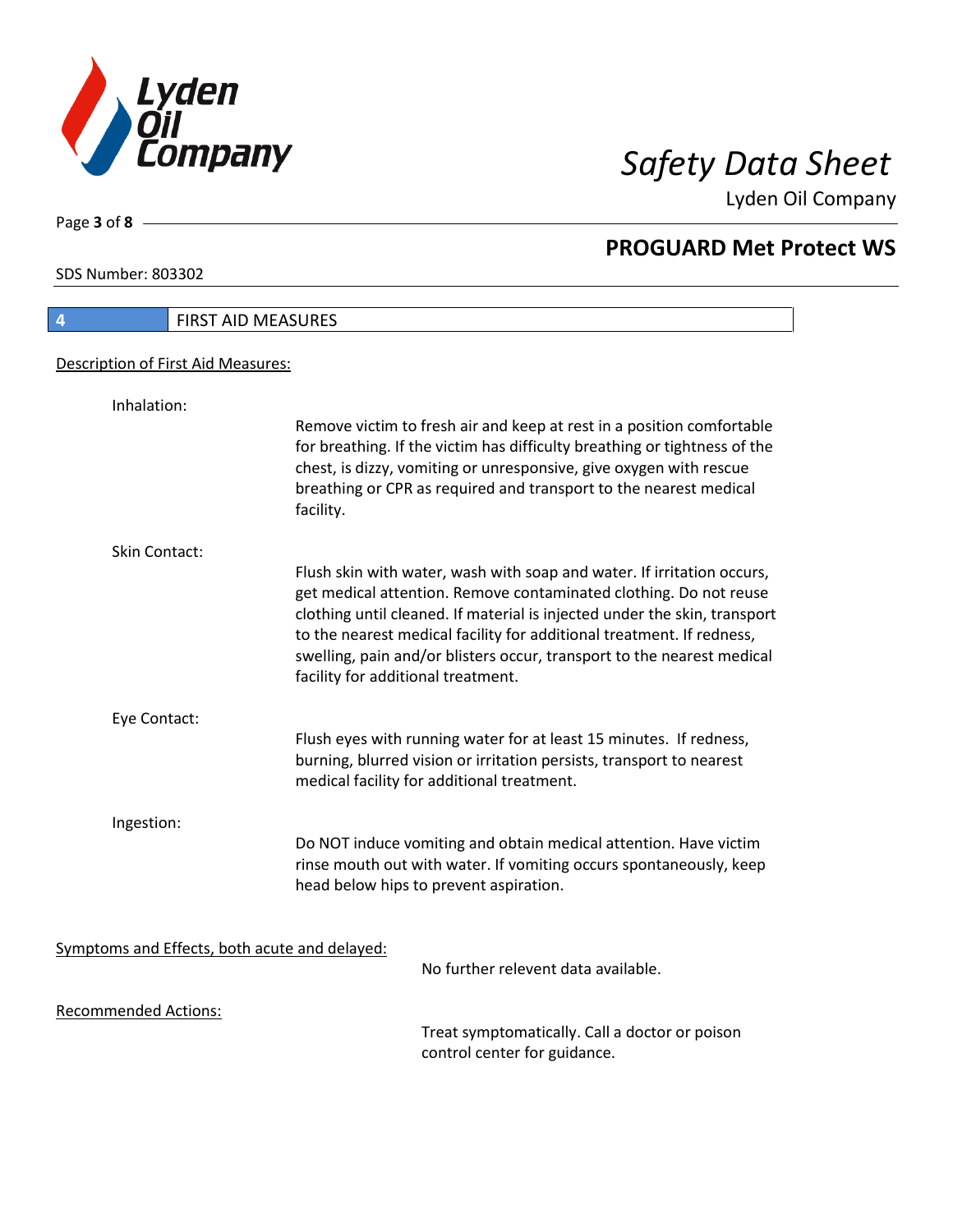

Lyden Oil Company

SDS Number: 803302

Page **4** of **8**

| FIRE FIGHTING MEASURES<br>5                           |                                                                                                                                                              |
|-------------------------------------------------------|--------------------------------------------------------------------------------------------------------------------------------------------------------------|
| Recommended Fire-Extinguishing Equipment:             | Use dry powder, foam, or carbon dioxide fire<br>extinguishers. Water may be ineffective in fighting<br>an oil fire unless used by experienced fire fighters. |
| Possible Hazards During a Fire:                       | The material as received will not support<br>combustion, however its residues may; therefore,<br>procedures for an oil fire should be followed.              |
| Recommendations to Firefighters:                      | Proper protective equipment including breathing<br>apparatus.                                                                                                |
| <b>ACCIDENTAL RELEASE MEASURES</b><br>$6\phantom{1}6$ |                                                                                                                                                              |
| <b>Personal Precautions:</b>                          | Avoid contact with skin, eyes, and clothing.                                                                                                                 |
| <b>Emergency Procedures:</b>                          | Contain spilled material, collect in suitable and<br>properly labeled containers.                                                                            |
| <b>Environmental Precautions:</b>                     | Do not allow to reach sewage system or any water<br>course.<br>Do not allow to enter ground waters.                                                          |
| <b>Cleanup Procedures:</b>                            |                                                                                                                                                              |

Pick up excess with inert absorbant material.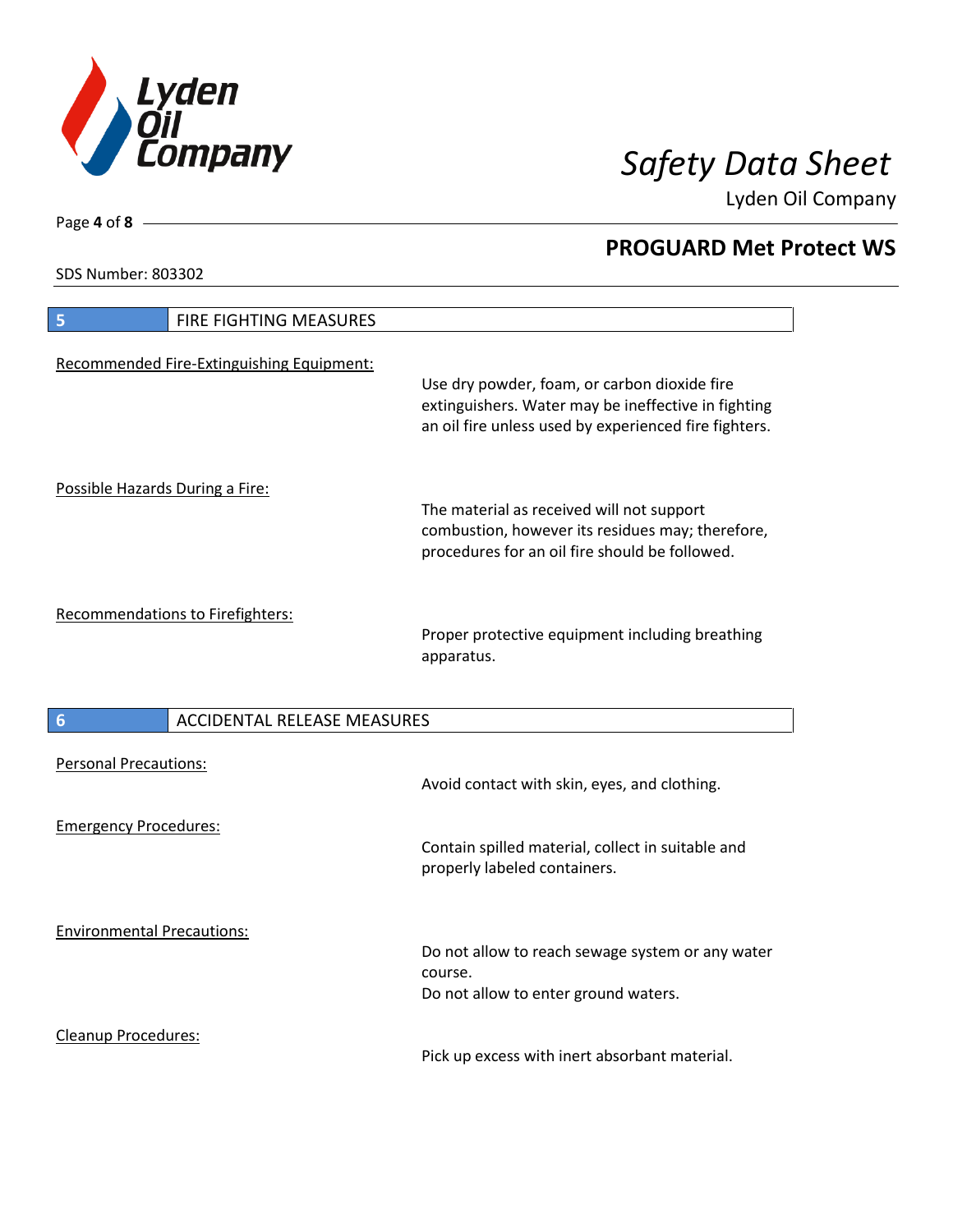

Lyden Oil Company

SDS Number: 803302

Page **5** of **8**

| 7                              | <b>HANDLING AND STORAGE</b>             |                                                                                                                                                                                                                                           |
|--------------------------------|-----------------------------------------|-------------------------------------------------------------------------------------------------------------------------------------------------------------------------------------------------------------------------------------------|
| <b>Handling Precautions:</b>   |                                         |                                                                                                                                                                                                                                           |
|                                |                                         | Handle with care and avoid spillage on the floor.<br>Do not cut, weld, drill, grind, braze, or solder<br>container.                                                                                                                       |
| <b>Storage Requirements:</b>   |                                         |                                                                                                                                                                                                                                           |
|                                |                                         | Keep container tightly sealed.<br>Keep away from sources of ignition.                                                                                                                                                                     |
|                                |                                         |                                                                                                                                                                                                                                           |
| 8                              | EXPOSURE CONTROLS / PERSONAL PROTECTION |                                                                                                                                                                                                                                           |
| <b>Exposure Limits:</b>        | -102-71-6 Triethanolamine:              |                                                                                                                                                                                                                                           |
|                                | ACGIH TWA $-$ 5mg/m <sup>3</sup>        |                                                                                                                                                                                                                                           |
| <b>Engineering Controls:</b>   |                                         | All ventilation should be designed in accordance<br>with OSHA standard (29 CFR 1910.94).                                                                                                                                                  |
| Personal Protective Equipment: |                                         |                                                                                                                                                                                                                                           |
|                                |                                         | Keep away from foodstuffs, beverages, and feed.<br>Immediately remove all soiled and contaminated<br>clothing.<br>Wash hands before breaks and at the end of work.<br>Avoid contact with eyes and skin.<br>Use safety glasses and gloves. |
| 9                              | PHYSICAL AND CHEMICAL PROPERTIES        |                                                                                                                                                                                                                                           |
| Color:                         | Yellow                                  |                                                                                                                                                                                                                                           |

Physical State: Liquid Odor: Characteristic pH: 9.10 (at 10%) Melting Point: Case Controller Muslim Data not available

Odor Threshold: Data not available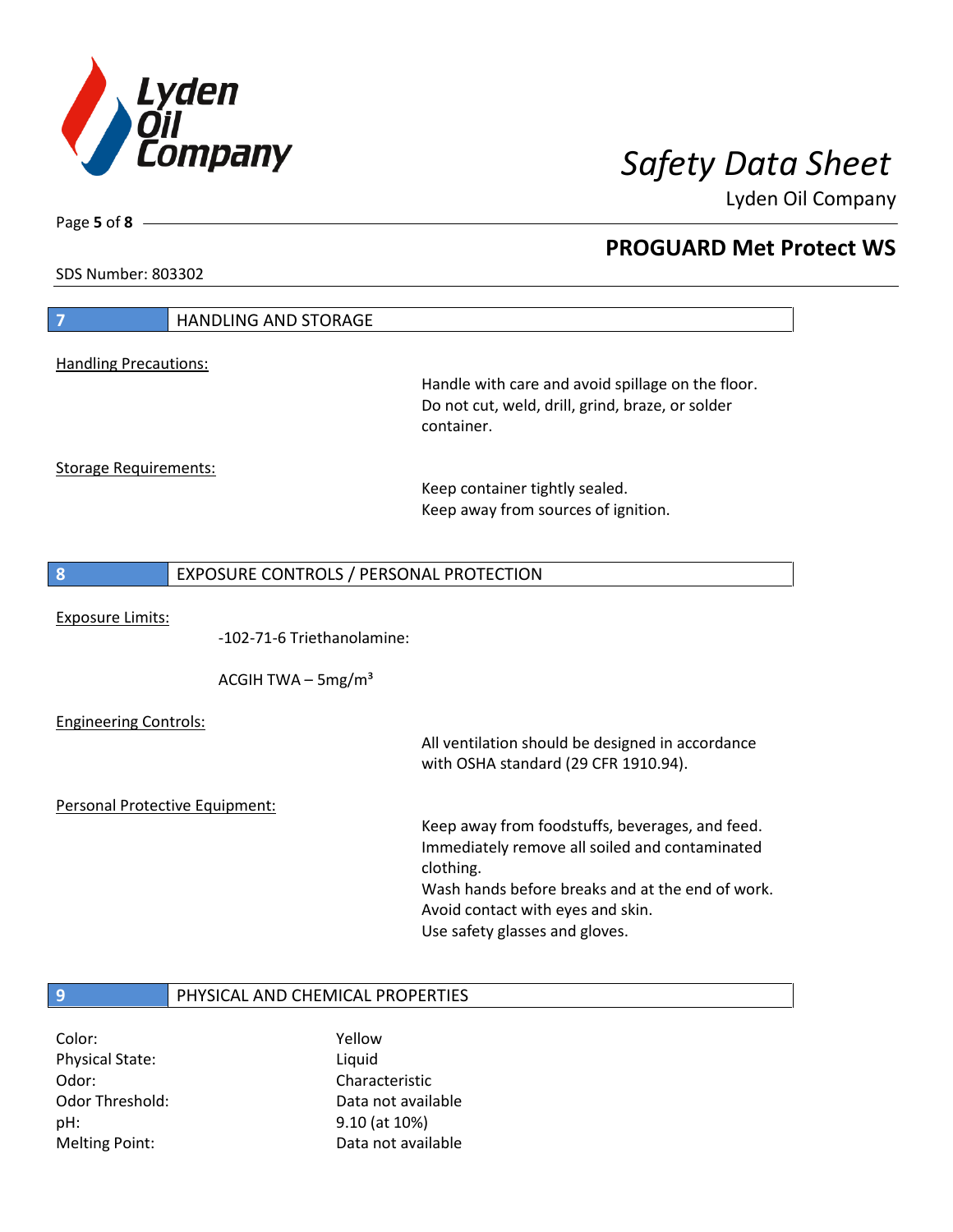

Lyden Oil Company

## SDS Number: 803302

| <b>Boiling Point:</b>         | $>212$ °F          |
|-------------------------------|--------------------|
| <b>Boiling Range:</b>         | Data not available |
| Flash Point:                  | Data not available |
| <b>Evaporation Rate:</b>      | ${<}1$             |
| Flammability:                 | Data not available |
| Flammability Limits:          | Data not available |
| Vapor Pressure:               | Data not available |
| Vapor Density:                | Data not available |
| <b>Relative Density:</b>      | 1.092              |
| Solubilities:                 | Soluble in water   |
| <b>Partition Coefficient:</b> | Data not available |
| Auto-Ignition Temperature:    | Data not available |
| Decomposition Temperature:    | Data not available |
| Viscosity:                    | Data not available |
|                               |                    |

## **10** STABILITY AND REACTIVITY

| Stability:                     | Stable under normal conditions.                                  |
|--------------------------------|------------------------------------------------------------------|
| Reactivity:                    | Not reactive under normal conditions.                            |
| Conditions to Avoid:           | Extreme temperature, sparks, open flame, and<br>direct sunlight. |
| <b>Hazardous Reactions:</b>    | No known hazardous reactions.                                    |
| <b>Incompatible Materials:</b> | Strong oxidizers and strong reducing agents.                     |
| <b>Decomposition Products:</b> | Oxides of carbon, nitrogen, and hydrogen.                        |

Page **6** of **8**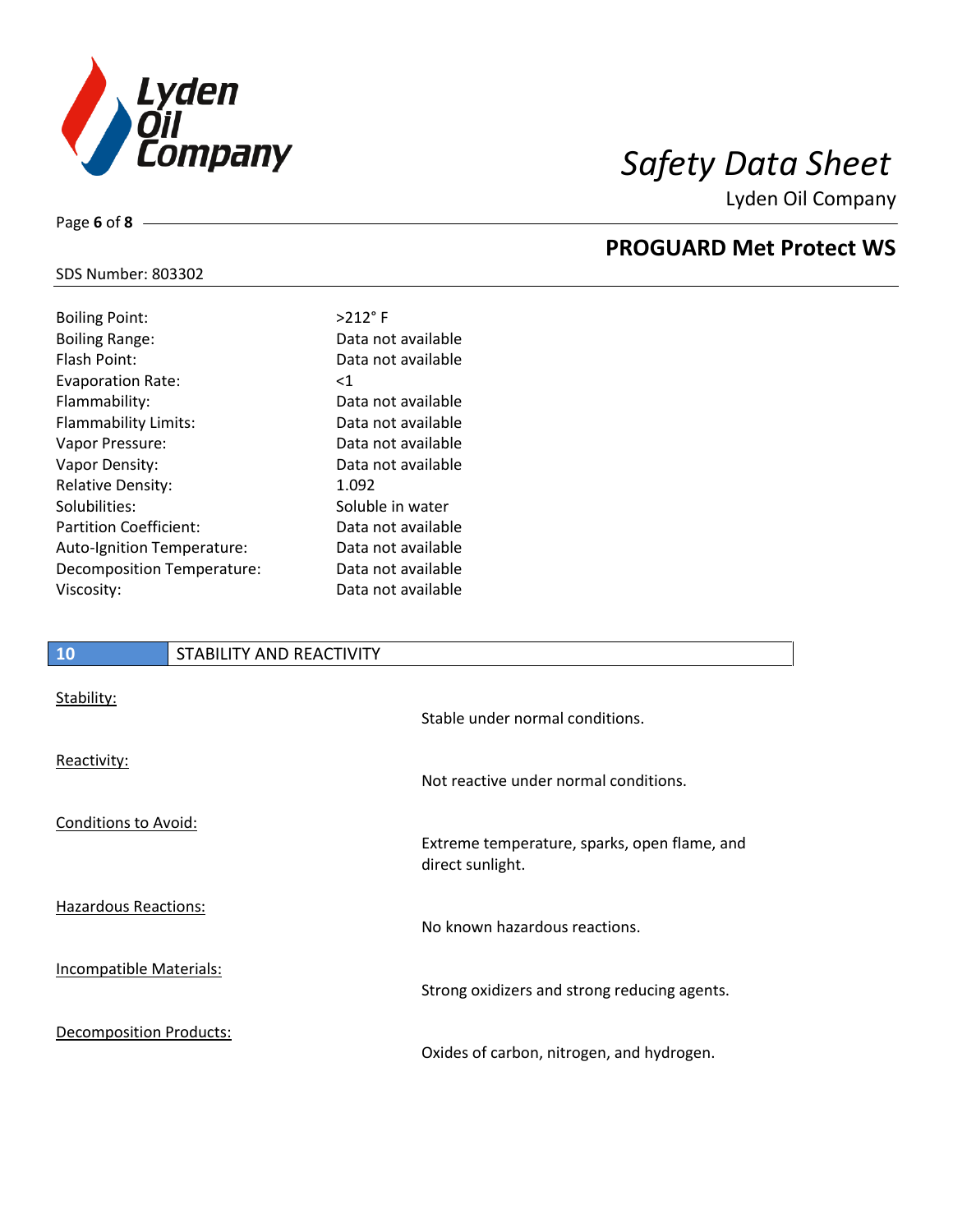

Lyden Oil Company

SDS Number: 803302

Page **7** of **8**

# **11** TOXICOLOGICAL INFORMATION Routes of Exposure: Skin and eye contact are the primary routes of exposure although exposure may occur following accidental ingestion. Exposure Effects: This mixture can cause irritation to skin and irritation, redness to the eyes. Prolonged and/or repeated skin contact may cause irritation/dermatitis. Measures of Toxicity: No test data available. Carcinogenic/Mutagenic Precautions: Non-carcinogenic and not expected to be mutagentic. **12** ECOLOGICAL INFORMATION Ecological Precautions: Avoid exposing to the environment. Ecological Effects: No specific environmental or aquatic data available. **13** DISPOSAL CONSIDERATIONS Disposal Methods: Dispose of waste material in accordance with all local, state, and federal requirements. Disposal Containers: Use properly approved container for disposal. Special Precautions: Do not flush to surface waters or drains.